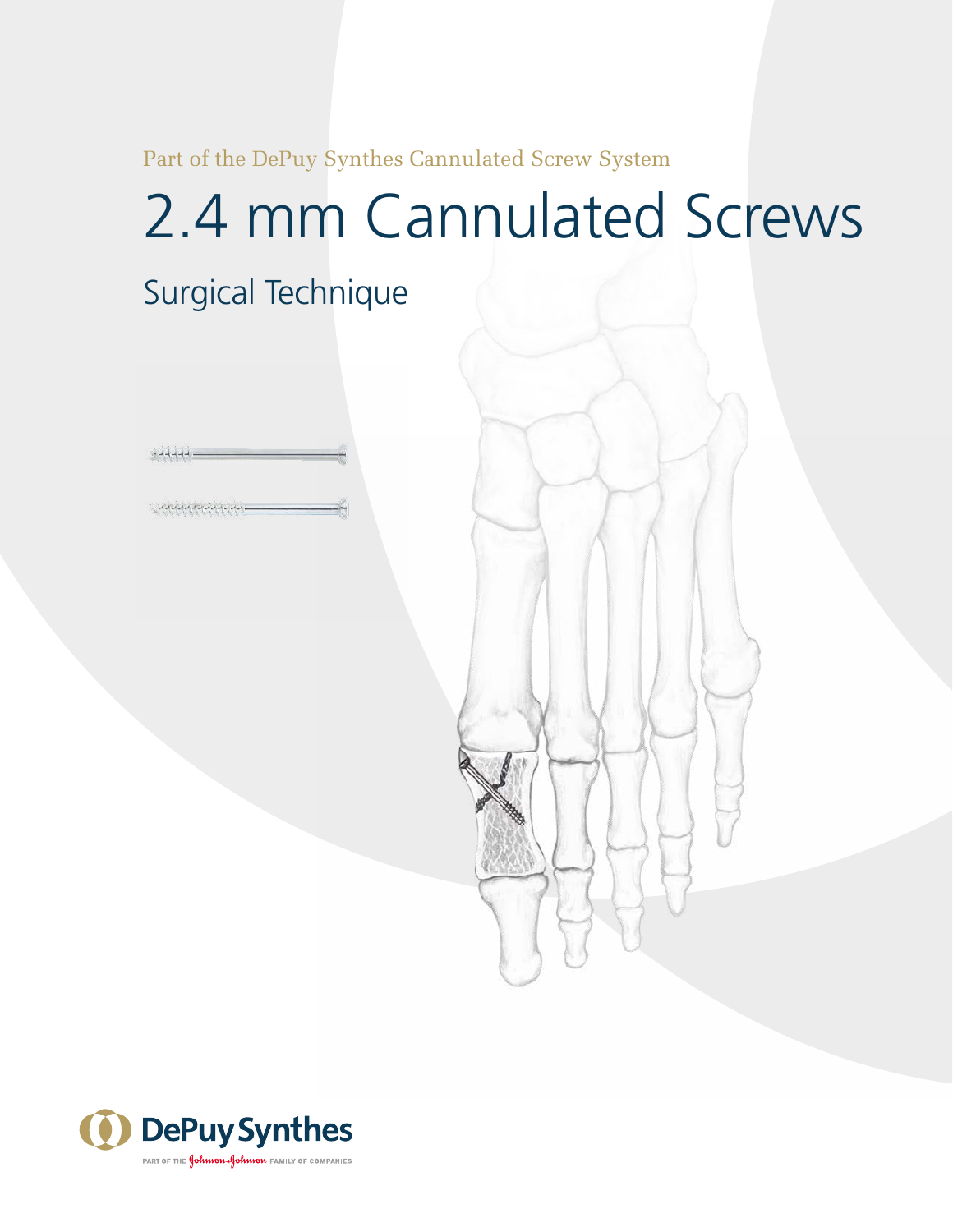| <b>Introduction</b>        | 2.4 mm Cannulated Screws              | $\overline{2}$ |
|----------------------------|---------------------------------------|----------------|
|                            | AO Principles                         | 3              |
|                            | Indications                           | 4              |
| <b>Surgical Technique</b>  | Surgical Technique Information        | 5              |
|                            | Scaphoid                              | 6              |
|                            | Compression Screw in Proximal Phalanx | 9              |
|                            | Arthrodesis                           | 12             |
| <b>Product Information</b> | Implants                              | 15             |
|                            | Instruments                           | 16             |
|                            | Set List                              | 18             |

#### **MR Information**

The 2.4 mm Cannulated Screw System has not been evaluated for safety and compatibility in the MR environment. It has not been tested for heating, migration or image artifact in the MR environment. The safety of the 2.4 mm Cannulated Screw System in the MR environment is unknown. Scanning a patient who has this device may result in patient injury.

Image intensifier control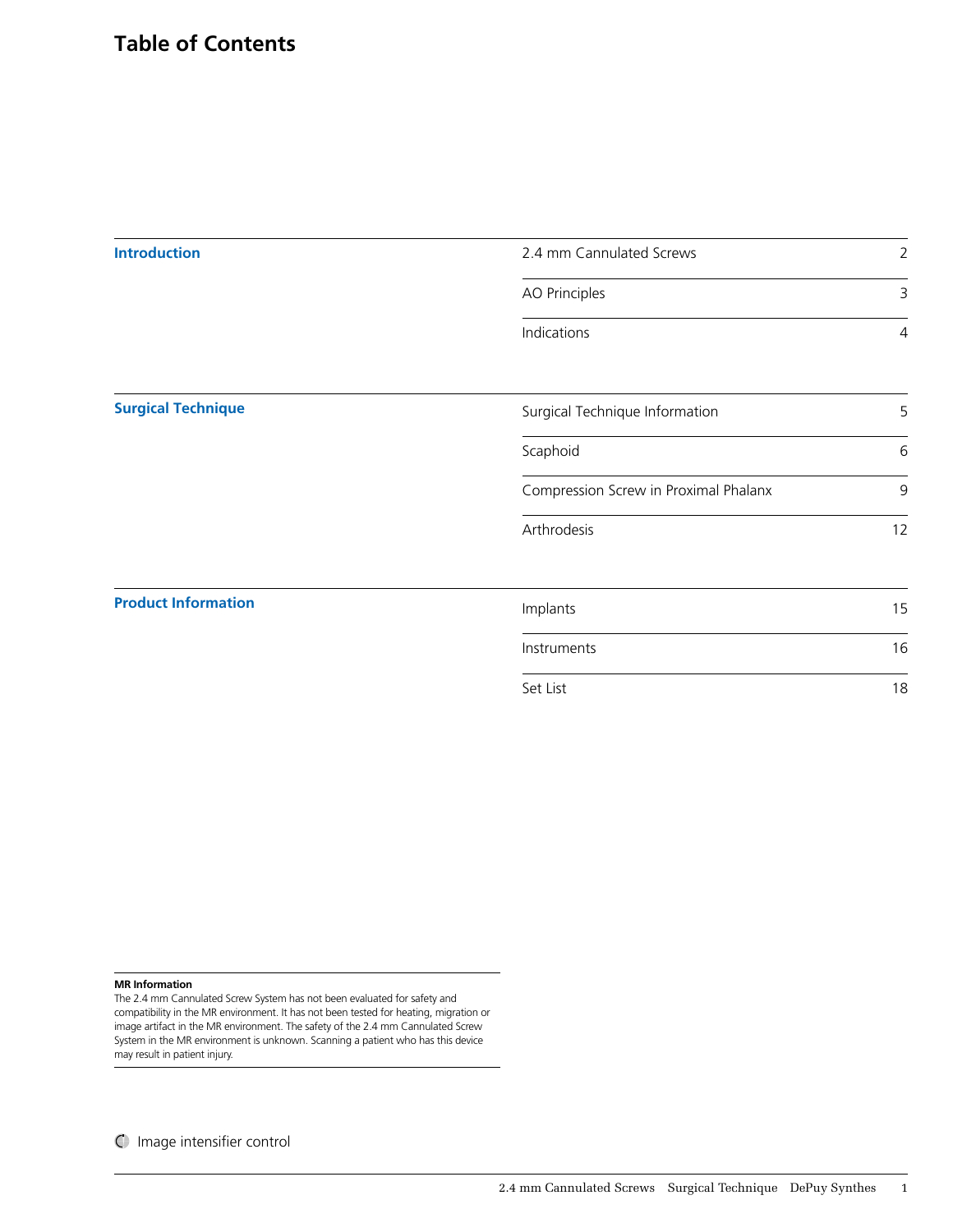

#### **StarDrive Recess**

- T8 StarDrive Recess improves torque transmission and allows easy removal
- Mates with self-retaining screwdriver

#### **Thread lengths**

- Short thread (1/4 the shaft length)
- Long thread (1/2 the shaft length)

#### **Material**

– Implant quality 316L stainless steel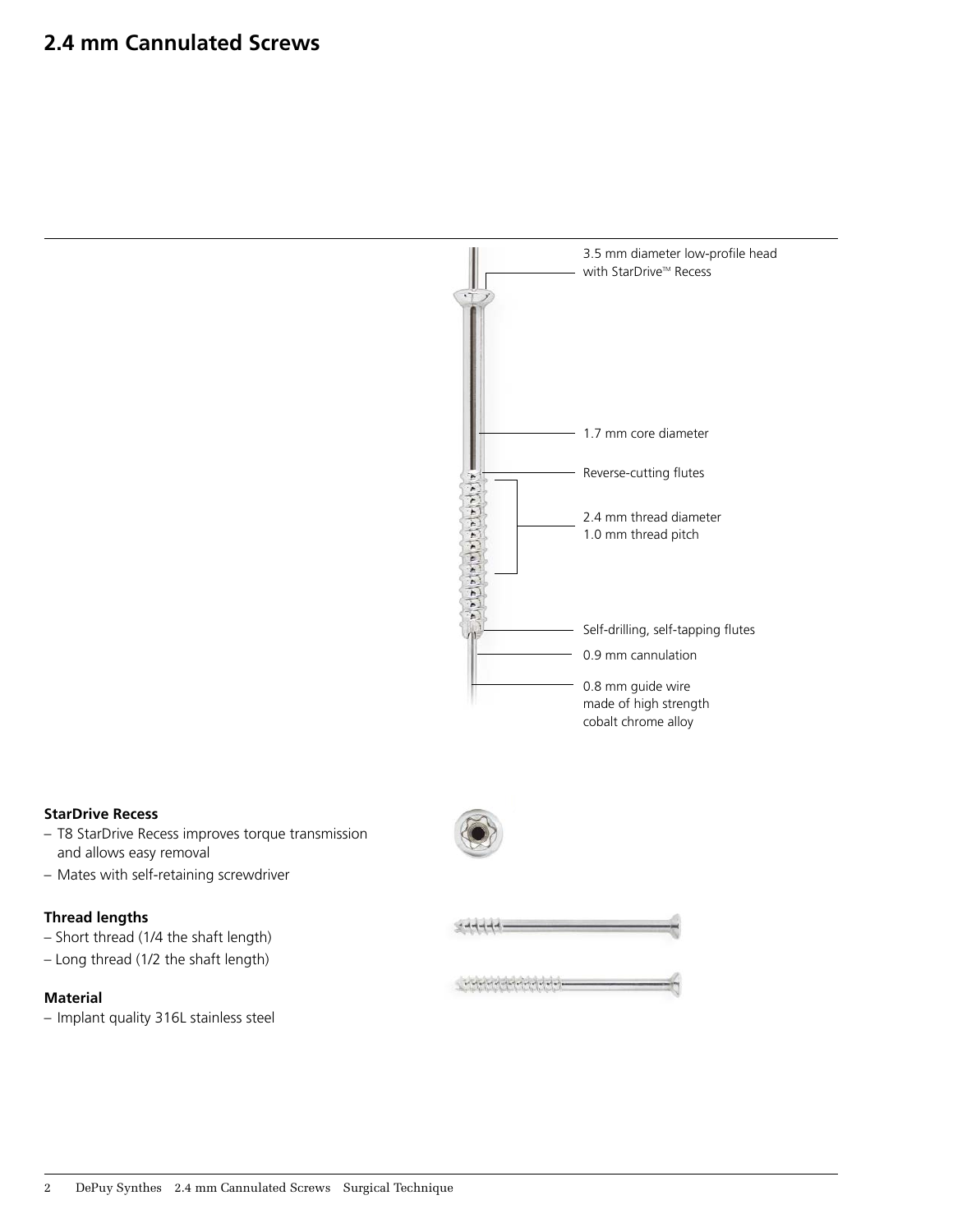In 1958, the AO formulated four basic principles, which have become the guidelines for internal fixation.<sup>1,2</sup>

**Anatomic reduction Anatomic reduction**

Fracture reduction and fixation to Fracture reduction and fixation to restore anatomical relationships. restore anatomical relationships.

## **Early, active mobilization Early, active mobilization**

Early and safe mobilization and Early and safe mobilization and rehabilitation of the injured part rehabilitation of the injured part and the patient as a whole. and the patient as a whole.



## **Stable fixation Stable fixation**

Fracture fixation providing absolute or relative stability, as required by the patient, the injury, and the personality of the fracture.

## **Preservation of blood supply Preservation of blood supply**

Preservation of the blood supply to soft tissues and bone by gentle reduction techniques and careful handling. careful handling.

1. Müller ME, Allgöwer M, Schneider R, Willenegger H. *Manual of Internal Fixation*. 3rd ed. Berlin, Heidelberg, New York: Springer-Verlag; 1991.

2. Nucul H, NE Buckey, CG Moran. AO Thinepies of Hactare Manugement.<br>2nd od. Stuttgart Now York: Thioma: 2007 2nd ed. Stuttgart New York: Thieme; 2007. 2. Rüedi TP, RE Buckley, CG Moran. *AO Principles of Fracture Management*.

2nd ed. Stuttgart, New York: Thieme. 2007.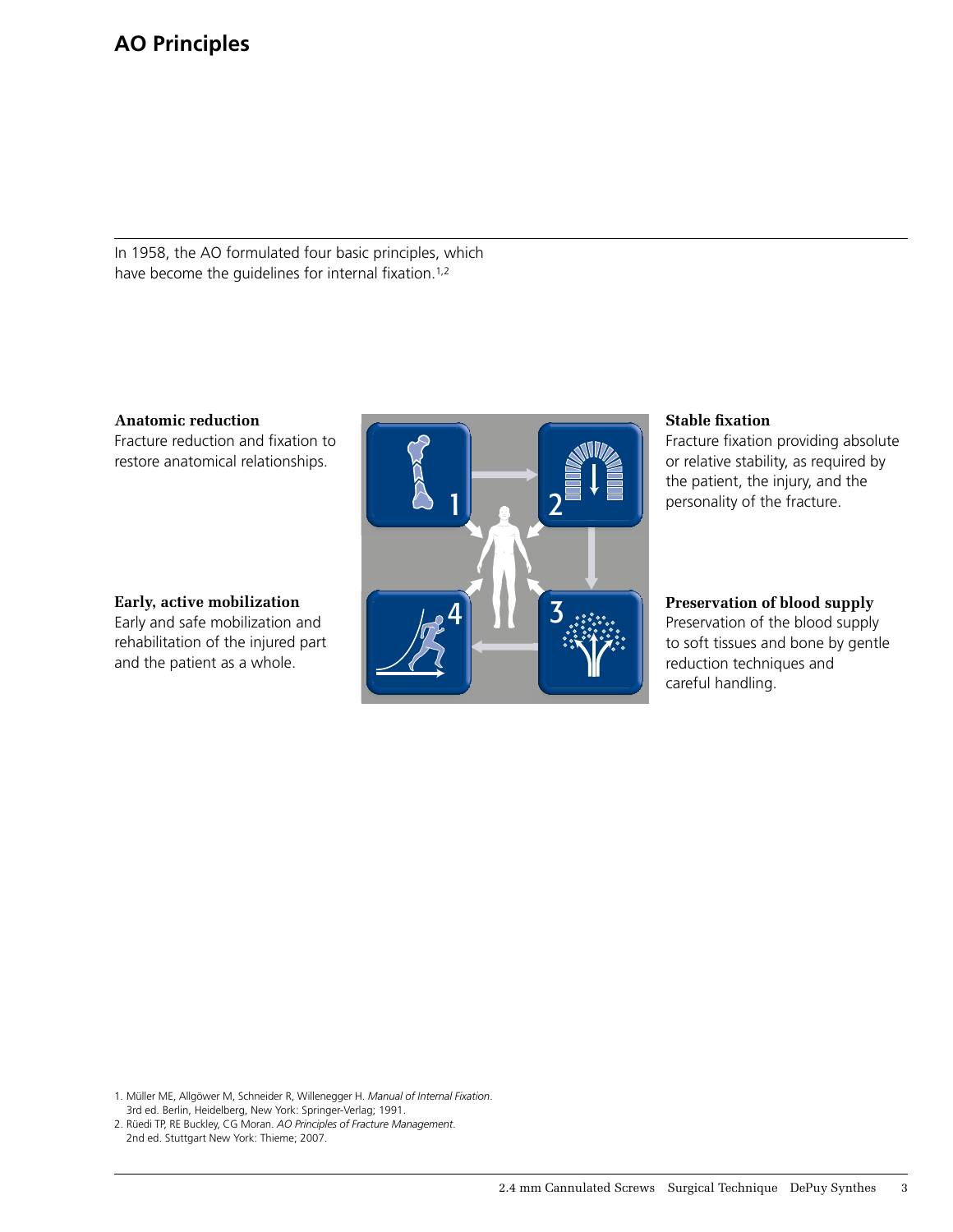## **Indications**

- Intra-articular fractures of the carpals, metacarpals, tarsals and metatarsals
- Fixation of small bone fragments
- Bunionectomies and osteotomies
- Arthrodeses of small joints

**Warning:** This device is not approved for screw attachment or fixation to the posterior elements (pedicles) of the cervical, thoracic or lumbar spine.



Radial styloid fracture Scaphoid





PIP fusion



Scaphoid



Carpal fusion



Compression screw in proximal phalanx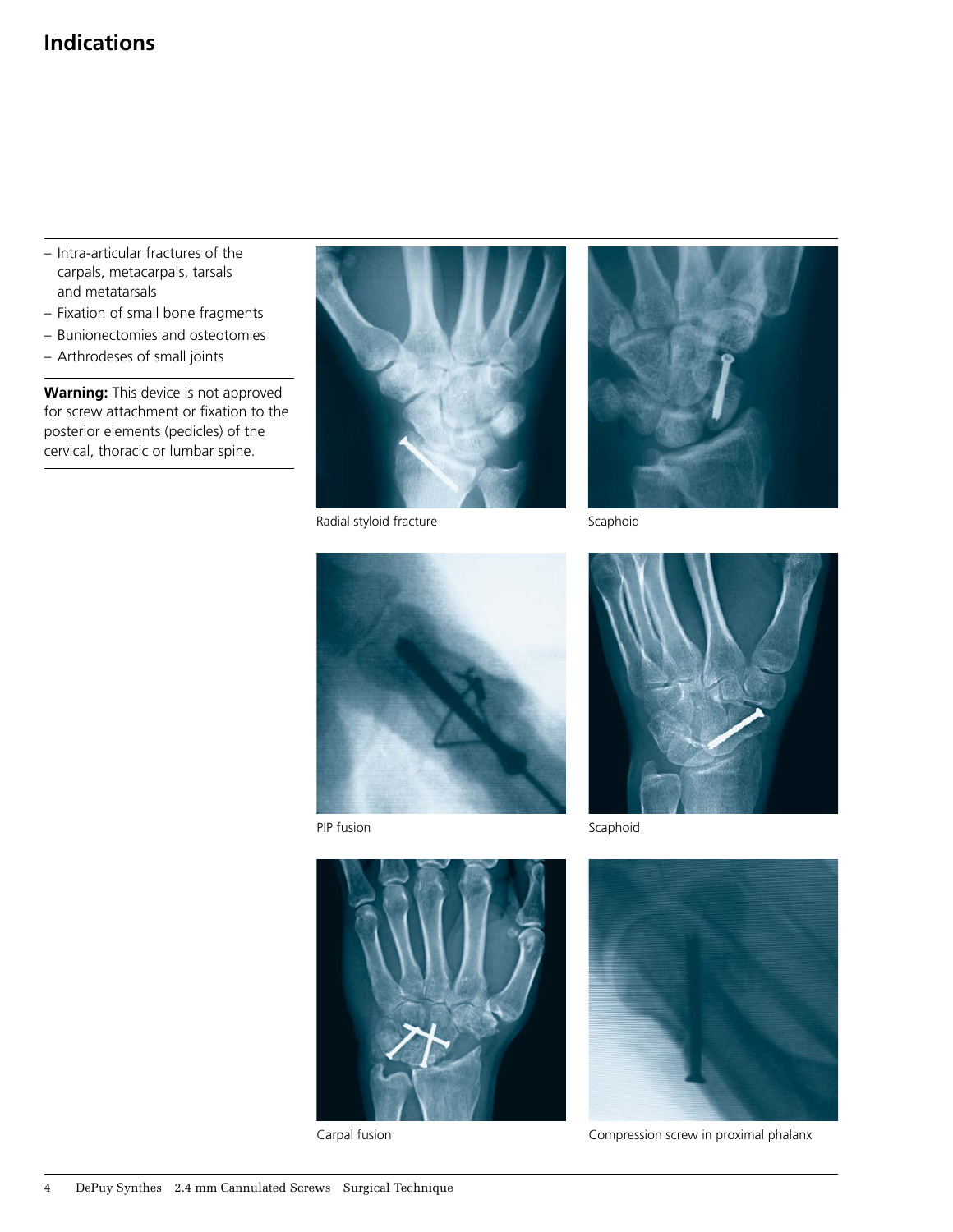## **Surgical Technique Information**

| <b>Cleaning cannulations</b> |  |
|------------------------------|--|
|                              |  |
|                              |  |

| <b>Instruments</b> |                        |  |
|--------------------|------------------------|--|
| 319.289            | 1.0 mm Cleaning Brush  |  |
| 319.293            | 0.8 mm Cleaning Stylet |  |

**Note:** Cleaning the cannulation in each instrument is imperative for proper function and component life.

Instruments should be cleared intraoperatively with the cleaning stylet to prevent accumulation of debris in the cannulation and potential binding of the instruments about the guide wire. Instruments should be cleaned postoperatively with both the stylet and 1.0 mm cleaning brush.

#### **Screw removal**

The cannulated StarDrive Screwdriver shaft is significantly stronger than the screw, so a solid driver may not be necessary. Insertion of a wire into the screw cannulation can assist in determining the screw axis to aid in proper screwdriver alignment.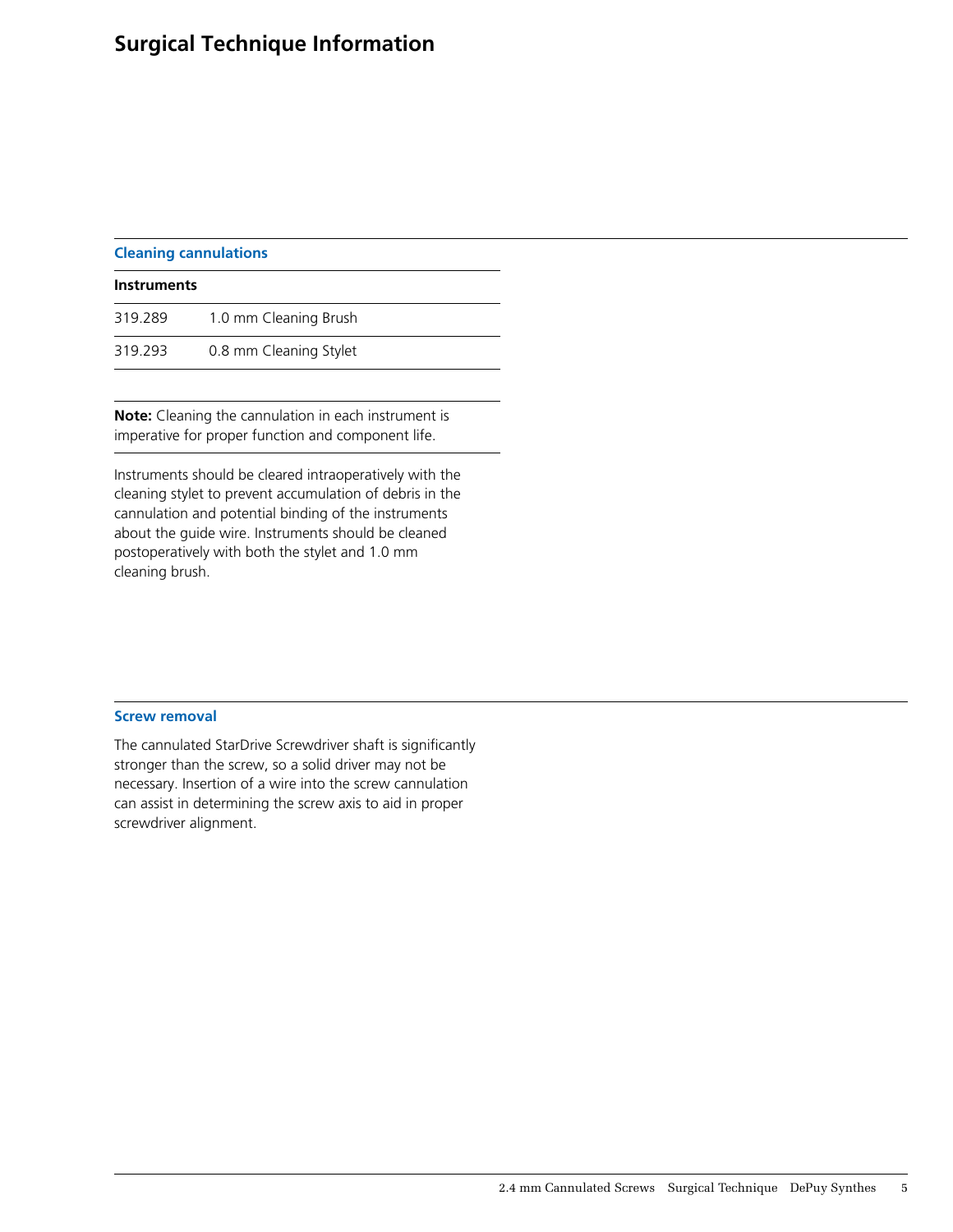#### **Insert guide wire into scaphoid**

| <b>Instruments</b> |                                   |
|--------------------|-----------------------------------|
| 292.619            | 0.8 mm Guide Wire                 |
| 312.145            | 1.7 mm/0.8 mm Double Drill Sleeve |

- $\bigcirc$  Insert a 0.8 mm quide wire through the 1.7 mm/0.8 mm double drill sleeve to the appropriate depth, under image intensification.
- Remove the drill sleeve and check the position of the guide wire and reduction using image intensification.

**Note:** To prevent bending of the wire, repeatedly grab and drive the wire in short 15 mm increments. Insertion may be easier using a pen-style drive unit rather than a pistol-grip drive unit.



## **2**

**Predrill for screw (optional)** 

| <b>Instruments</b> |                                   |
|--------------------|-----------------------------------|
| 310.215            | 1.7 mm Cannulated Drill Bit       |
| 312.145            | 1.7 mm/0.8 mm Double Drill Sleeve |

Predrilling the near cortex is recommended in dense cortical bone, as the axial force necessary for inserting self-drilling screws could temporarily distract the fragments at the fracture site.

Use the 1.7 mm cannulated drill bit with the 1.7 mm/0.8 mm double drill sleeve to drill the near cortex only. Use image intensification if necessary.

In some cases, especially in cancellous bone, the self-drilling flutes of the 2.4 mm cannulated screw make predrilling unnecessary.

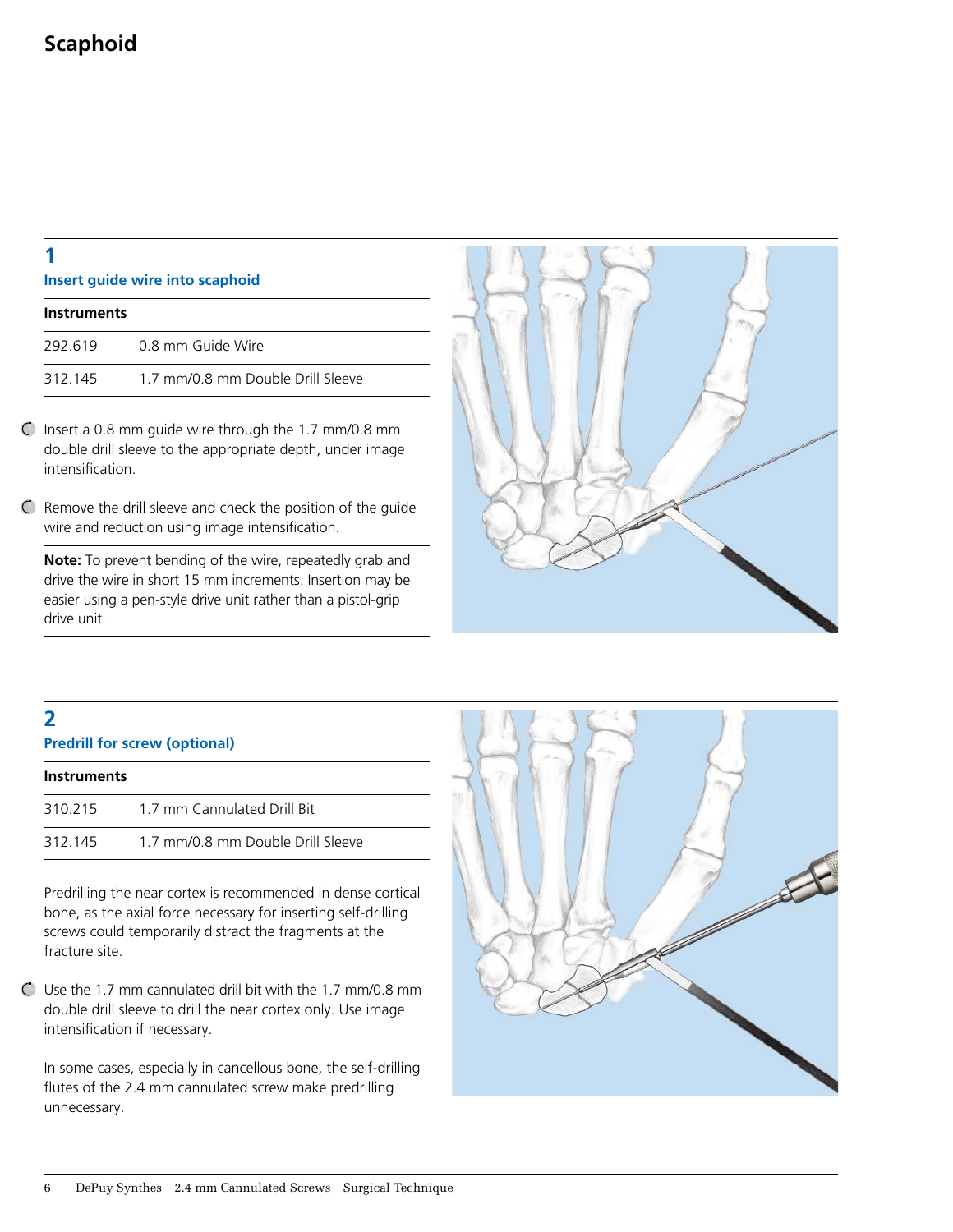## **3 Countersink**

| Instruments |                             |
|-------------|-----------------------------|
| 310.803     | Cannulated Countersink      |
| 311.43      | Handle, with quick coupling |

In areas where soft tissue coverage is minimal or in thick cortical bone, use the cannulated countersink with the handle to create a recess for the screwhead.

Countersinking also facilitates screw insertion if predrilling is not performed.



## **4**

**Measure for screw length**

| <b>Instrument</b> |                         |
|-------------------|-------------------------|
| 319.703           | <b>Measuring Device</b> |

Slide the tapered end of the measuring device over the guide wire and down to the bone.

The reading on the measuring device indicates the appropriate screw length to place the screw tip at the end of the guide wire. Subtract appropriately for any anticipated fracture reduction or interfragmentary compression resulting from screw insertion.

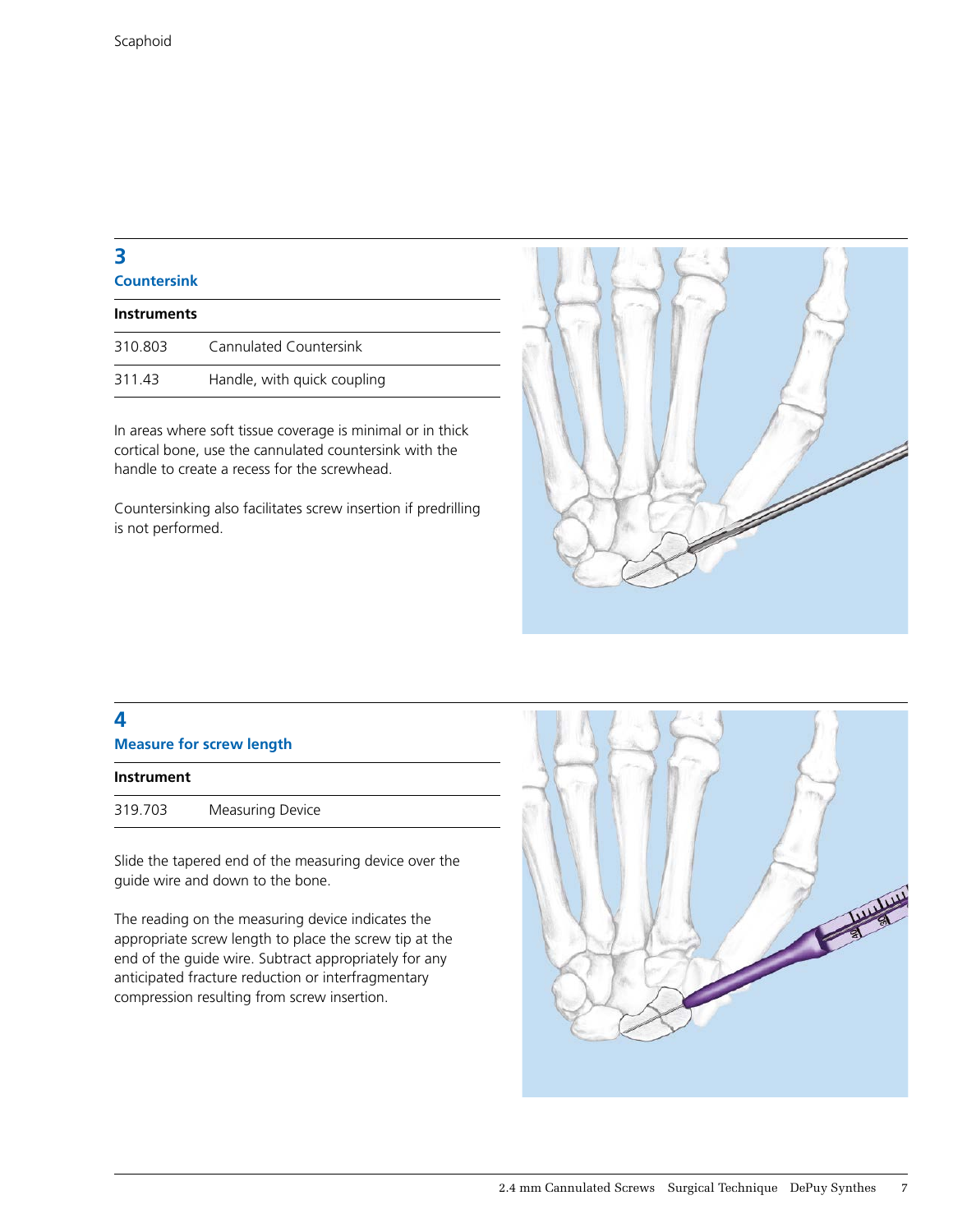**Insert screw**

| <b>Instruments</b> |                                            |
|--------------------|--------------------------------------------|
| 311.43             | Handle, with quick coupling                |
| 314.466            | Cannulated StarDrive Screwdriver Shaft, T8 |

Use the self-retaining cannulated T8 StarDrive Screwdriver Shaft with the handle to insert the screw. After the screw is seated, remove and discard the guide wire.

#### **Notes:**

- Avoid removal and reinsertion of the screw in the same hole. The self-drilling feature of the screw can damage bone threads during reinsertion.
- Inserting the screw under power is not recommended.

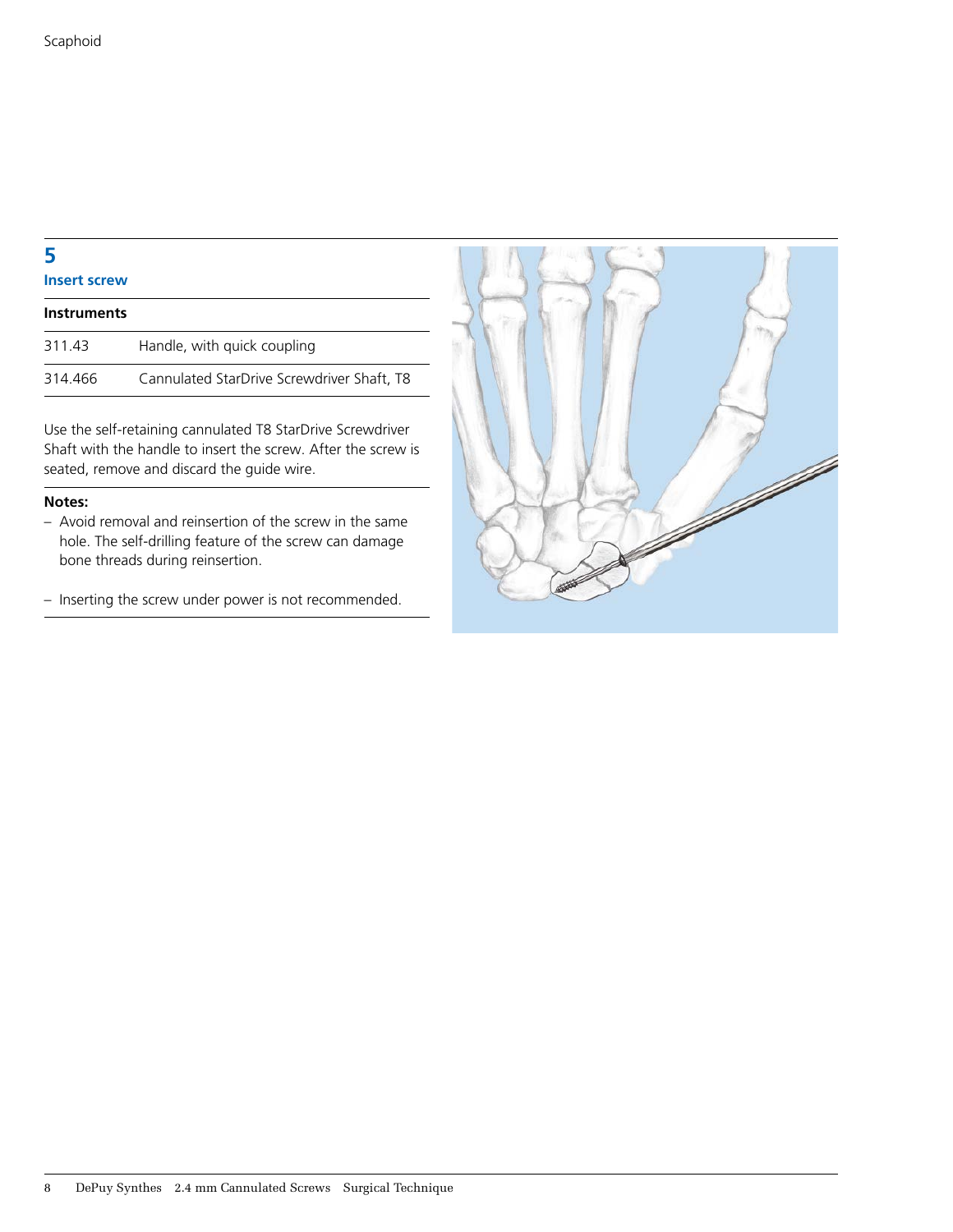| Insert quide wire into bone |                                   |  |
|-----------------------------|-----------------------------------|--|
| <b>Instruments</b>          |                                   |  |
| 292.619                     | 0.8 mm Guide Wire                 |  |
| 312.145                     | 1.7 mm/0.8 mm Double Drill Sleeve |  |

 $\bigcirc$  Insert a 0.8 mm quide wire through the 1.7 mm/0.8 mm double drill sleeve to the appropriate depth. Remove the drill sleeve and check the position of the guide wire and reduction using image intensification.

**Note:** To prevent bending of the wire, repeatedly grab and drive the wire in short 15 mm increments. Insertion may be easier using a pen-style drive unit rather than a pistol-grip drive unit.



## **2**

| <b>Predrill for screw (optional)</b> |  |
|--------------------------------------|--|

| <b>Instruments</b> |                                   |  |
|--------------------|-----------------------------------|--|
| 310.215            | 1.7 mm Cannulated Drill Bit       |  |
| 312.145            | 1.7 mm/0.8 mm Double Drill Sleeve |  |

Predrilling the near cortex is recommended in dense cortical bone, as the axial force necessary for inserting self-drilling screws could temporarily distract the fragments at the fracture site.

Use the 1.7 mm cannulated drill bit with the 1.7 mm/0.8 mm double drill sleeve to drill the near cortex only. Use image intensification if necessary.

In some cases, especially in cancellous bone, the self-drilling flutes of the 2.4 mm cannulated screw make predrilling unnecessary.

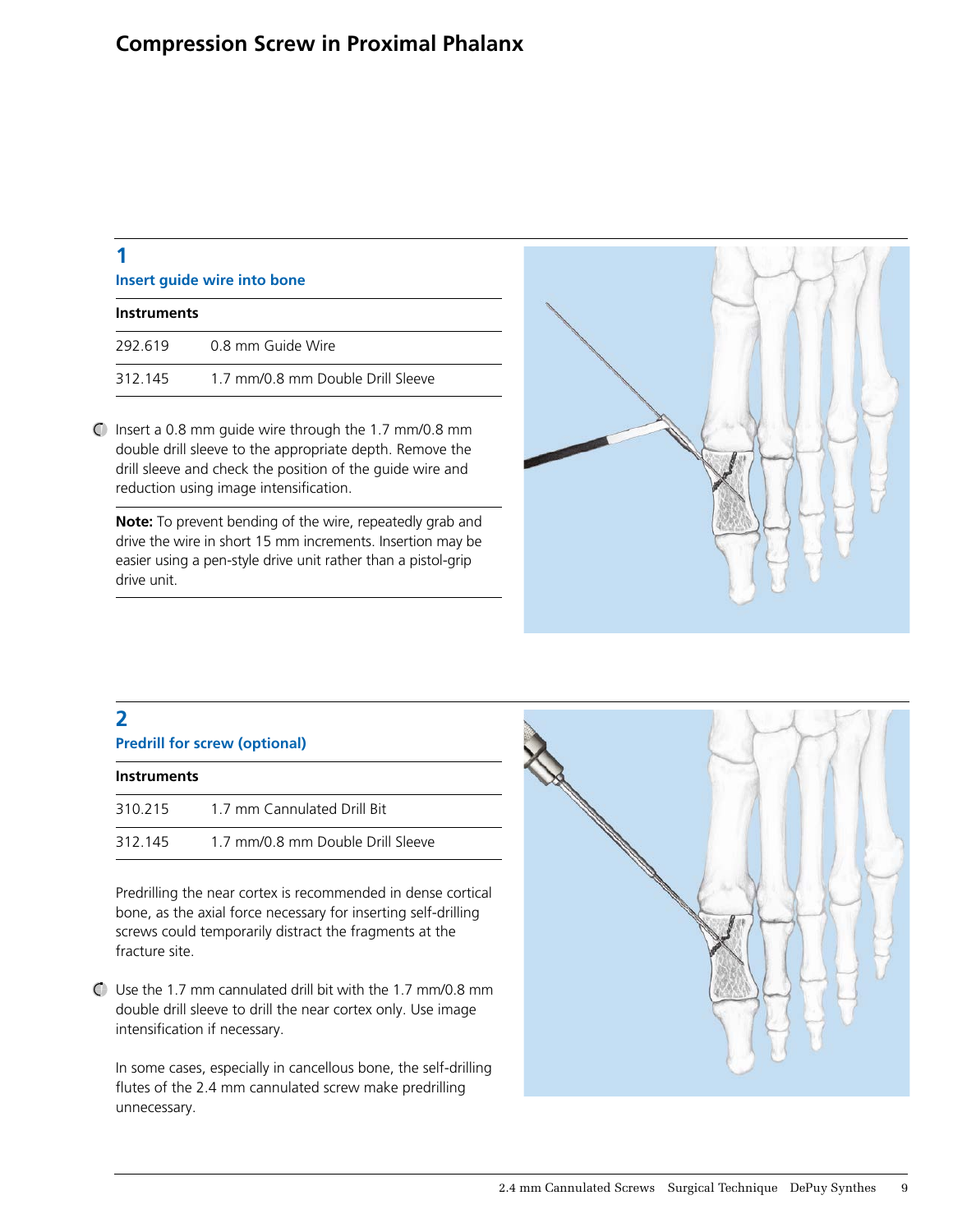**4**

**Countersink**

| <b>Instruments</b> |                             |
|--------------------|-----------------------------|
| 310.803            | Cannulated Countersink      |
| 311.43             | Handle, with quick coupling |

In areas where soft tissue coverage is minimal or in thick cortical bone, use the cannulated countersink with the handle to create a recess for the screwhead.

Countersinking also facilitates screw insertion if predrilling is not performed.



| <b>Measure for screw length</b> |                         |  |
|---------------------------------|-------------------------|--|
| <b>Instrument</b>               |                         |  |
| 319.703                         | <b>Measuring Device</b> |  |

Slide the tapered end of the measuring device over the guide wire and down to the bone.

The reading on the measuring device indicates the appropriate screw length to place the screw tip at the end of the guide wire. Subtract appropriately for any anticipated reduction or interfragmentary compression resulting from screw insertion.

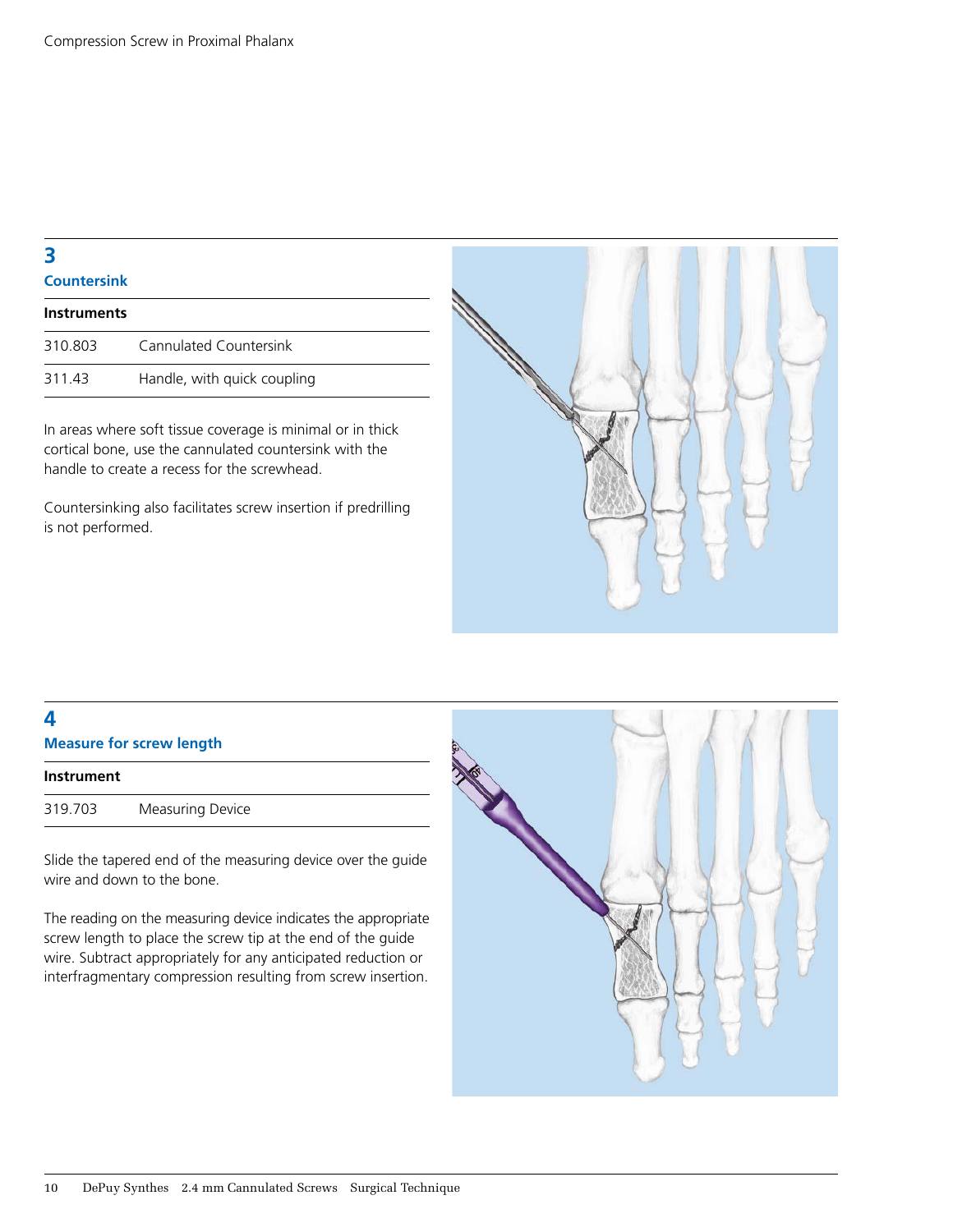## **Insert screws**

| <b>Instruments</b> |                                            |
|--------------------|--------------------------------------------|
| 311.43             | Handle, with quick coupling                |
| 314.466            | Cannulated StarDrive Screwdriver Shaft, T8 |

Use the self-retaining cannulated T8 StarDrive Screwdriver Shaft with the handle to insert the screw. After the screw is seated, remove and discard the guide wire.

#### **Notes:**

- A second screw or a Kirschner wire may be inserted to provide rotational stability.
- Avoid removal and reinsertion of the screw in the same hole. The self-drilling feature of the screw can damage bone threads during reinsertion.
- Inserting the screws under power is not recommended.

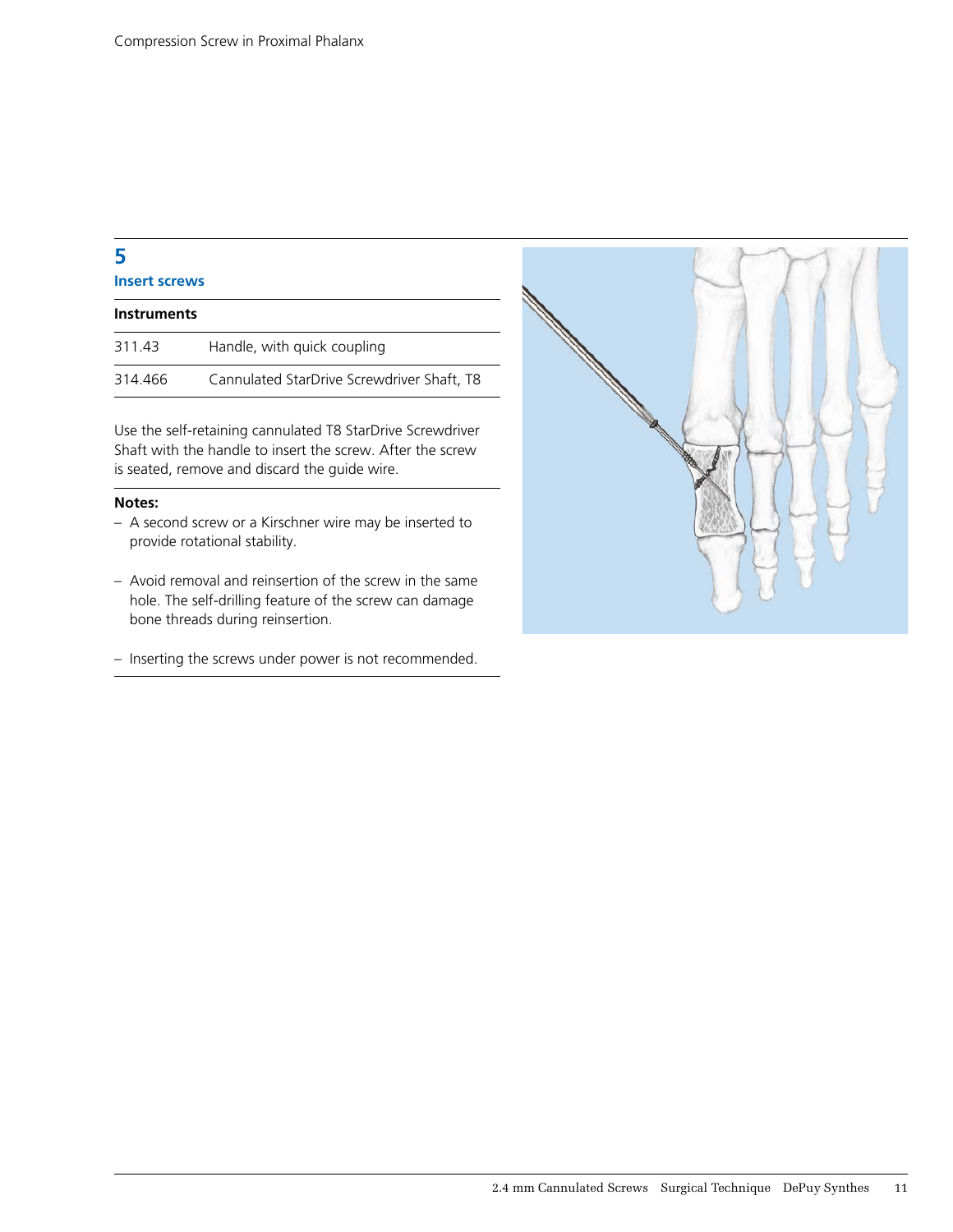## **1 Prepare bone surfaces**

Prepare bone surfaces for the arthrodesis by removing the cartilage and subchondral bone as necessary.



## **2**

#### **Insert guide wire into bone**

| <b>Instruments</b> |                                   |
|--------------------|-----------------------------------|
| 292.619            | 0.8 mm Guide Wire                 |
| 312.145            | 1.7 mm/0.8 mm Double Drill Sleeve |

Insert a 0.8 mm guide wire through the 1.7 mm/0.8 mm double drill sleeve to the appropriate depth, under image intensification.

Remove the drill sleeve.

**Note:** To prevent bending of the wire, repeatedly grab and drive the wire in short 15 mm increments. Insertion may be easier using a pen-style drive unit rather than a pistol-grip drive unit.

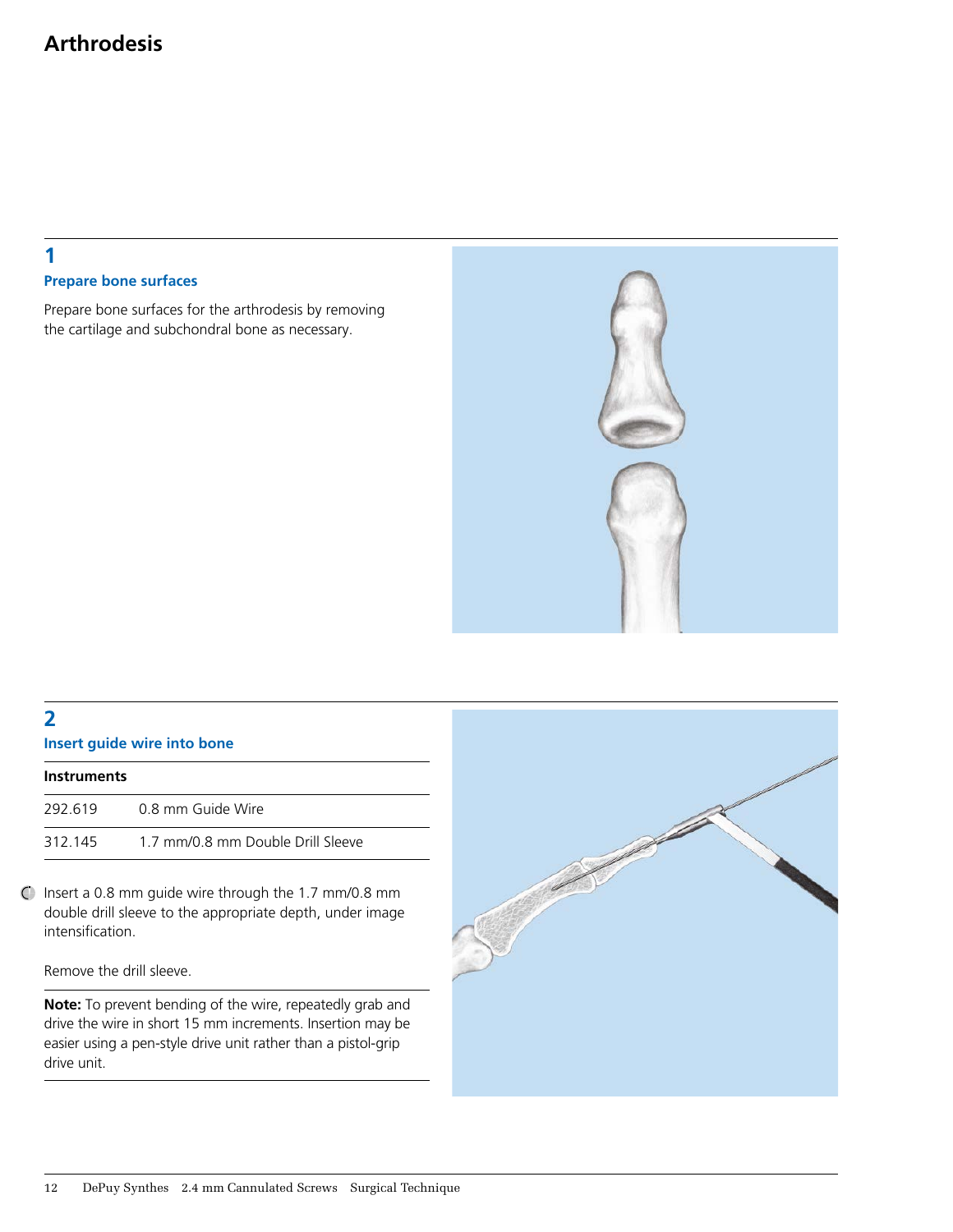**Drill**

| <b>Instruments</b> |                                   |  |
|--------------------|-----------------------------------|--|
| 310.215            | 1.7 mm Cannulated Drill Bit       |  |
| 312.145            | 1.7 mm/0.8 mm Double Drill Sleeve |  |

Drill completely through the near bone and the near cortex of the far bone using the 1.7 mm cannulated drill bit through the 1.7 mm/0.8 mm double drill sleeve.



## **4**

**Countersink**

| <b>Instruments</b> |                             |
|--------------------|-----------------------------|
| 310.803            | Cannulated Countersink      |
| 311.43             | Handle, with quick coupling |

Use the cannulated countersink and handle to create a recess for the screwhead.

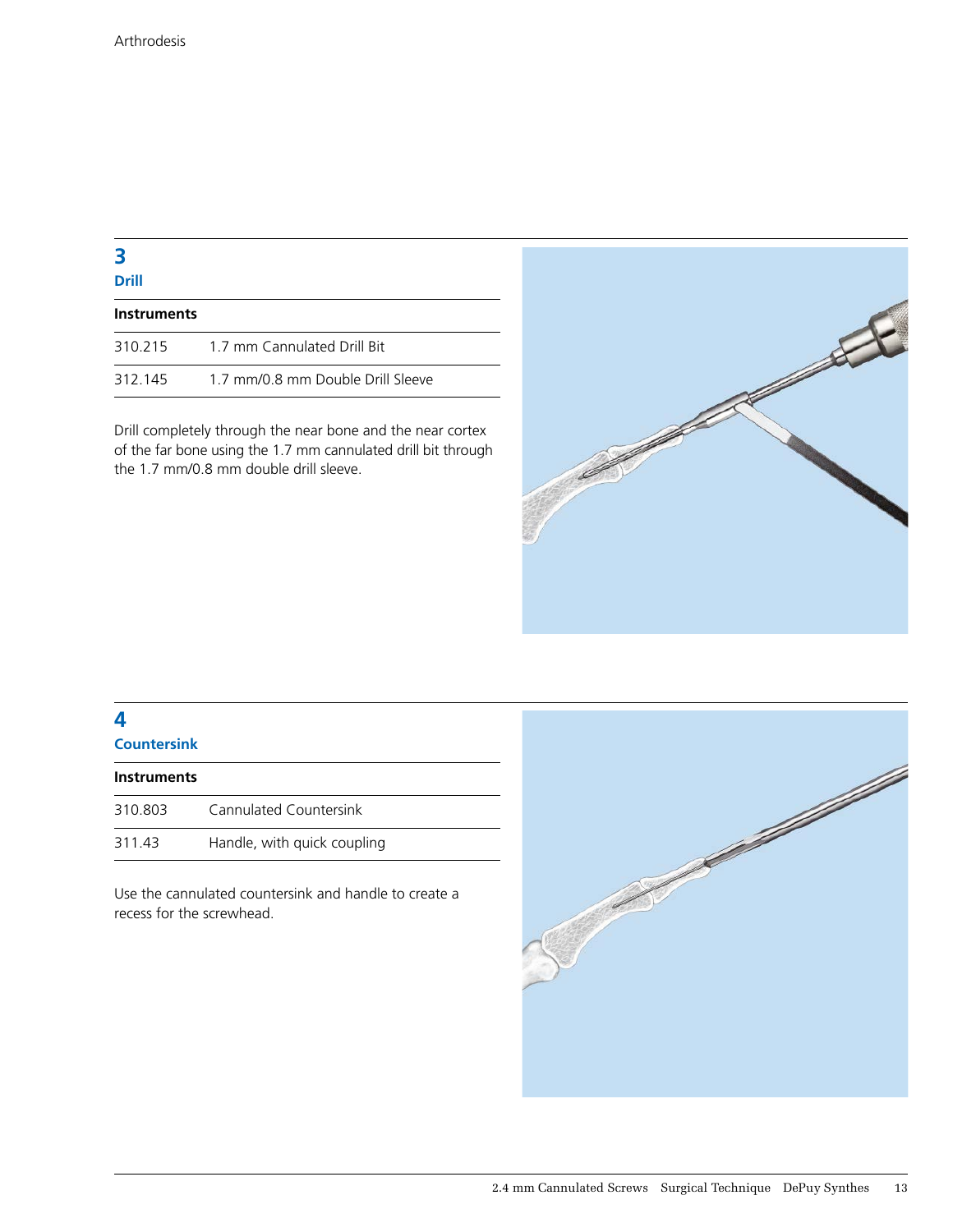| 5                               |  |
|---------------------------------|--|
| <b>Measure for screw length</b> |  |

| Instrument |                  |
|------------|------------------|
| 319.703    | Measuring Device |

Slide the tapered end of the measuring device over the guide wire and down to the bone.

The reading on the measuring device indicates the appropriate screw length to place the screw tip at the end of the guide wire.



## **6**

## **Insert screw**

| <b>Instruments</b> |                                            |
|--------------------|--------------------------------------------|
| 311.43             | Handle, with quick coupling                |
| 314.466            | Cannulated StarDrive Screwdriver Shaft, T8 |

Use the self-retaining cannulated T8 StarDrive Screwdriver Shaft with the handle to insert the screw. After the screw is seated, remove and discard the guide wire.

**Note:** Check rotation of the distal phalanx while tightening the screw.

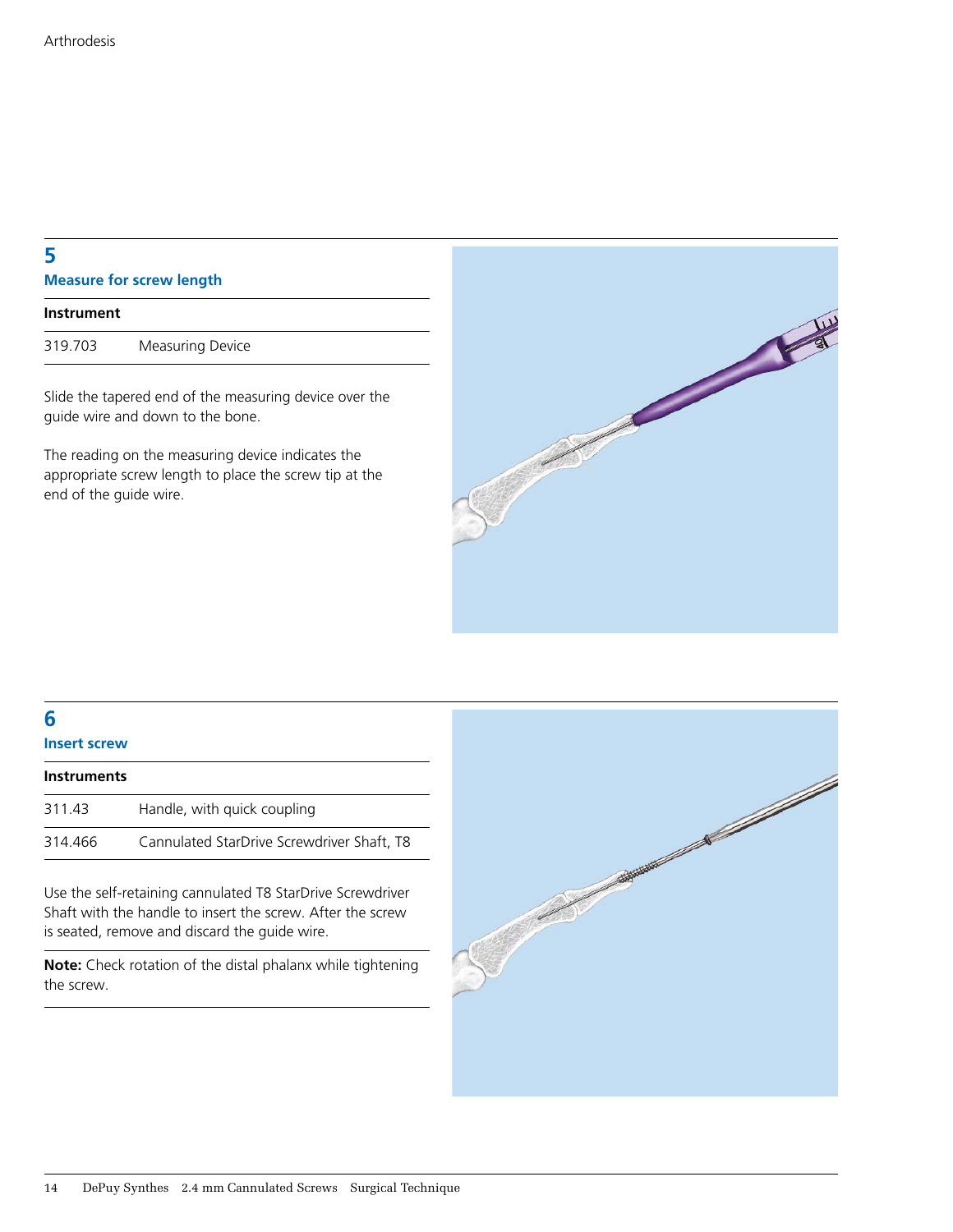## **Implants**

#### **2.4 mm Cannulated Screws, short thread**

- 17 mm–20 mm lengths in 1 mm increments
- 22 mm–30 mm lengths in 2 mm increments
- Thread length ≈ 1/4 screw length
- 316L stainless steel

#### **2.4 mm Cannulated Screws, long thread**

- 10 mm–20 mm lengths in 1 mm increments
- 22 mm–30 mm lengths in 2 mm increments
- Thread length ≈ 1/2 screw length
- 316L stainless steel

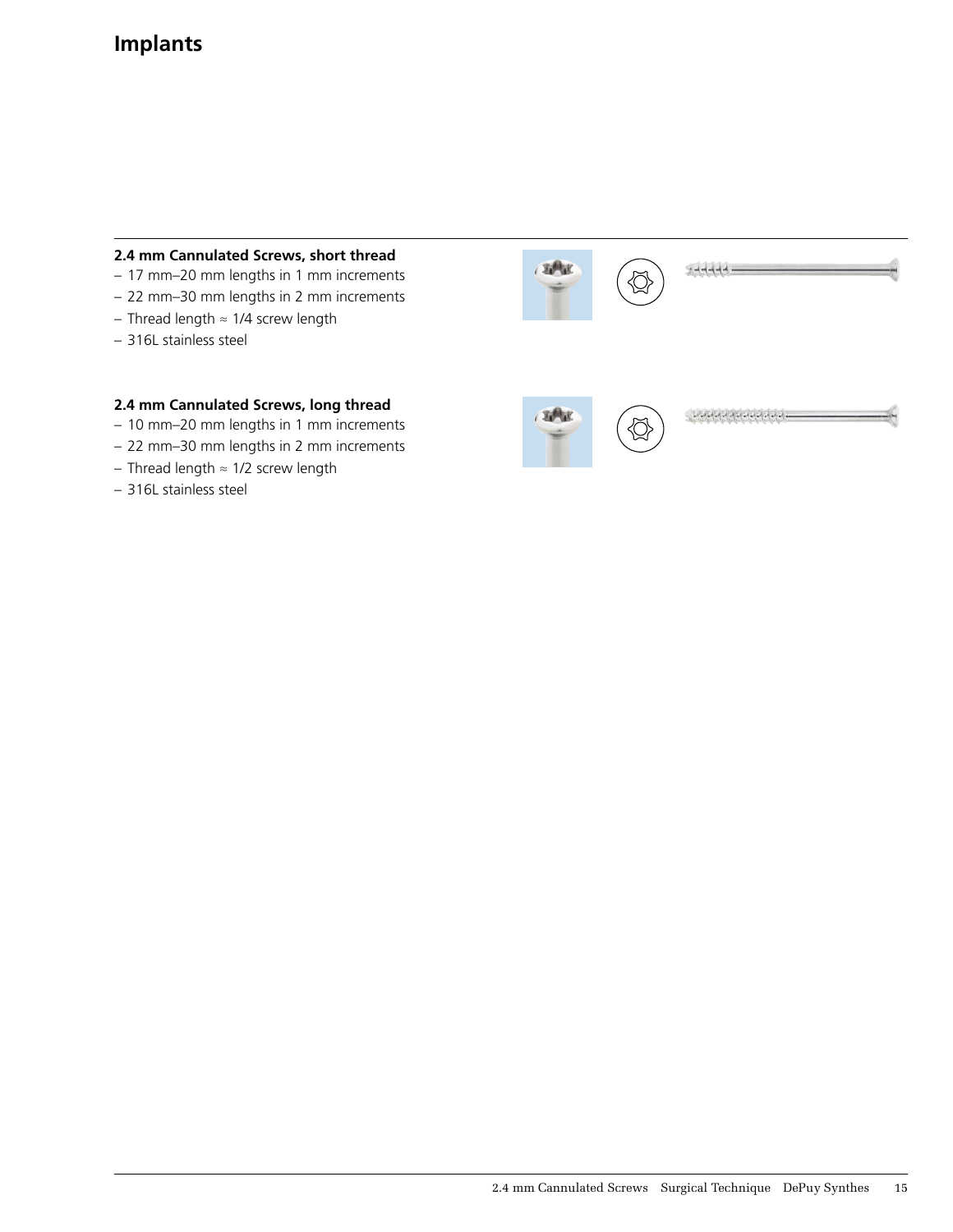| 292.619 | 0.8 mm Guide Wire, 100 mm                               |  |
|---------|---------------------------------------------------------|--|
| 310.215 | 1.7 mm Cannulated Drill Bit, quick coupling,<br>100 mm  |  |
| 310.803 | Cannulated Countersink, for 2.4 mm<br>Cannulated Screws |  |
| 311.43  | Handle, with quick coupling                             |  |
| 312.145 | 1.7 mm/0.8 mm Double Drill Sleeve                       |  |
| 314.466 | Cannulated StarDrive Screwdriver Shaft, T8              |  |
| 314.467 | StarDrive Screwdriver Shaft, T8                         |  |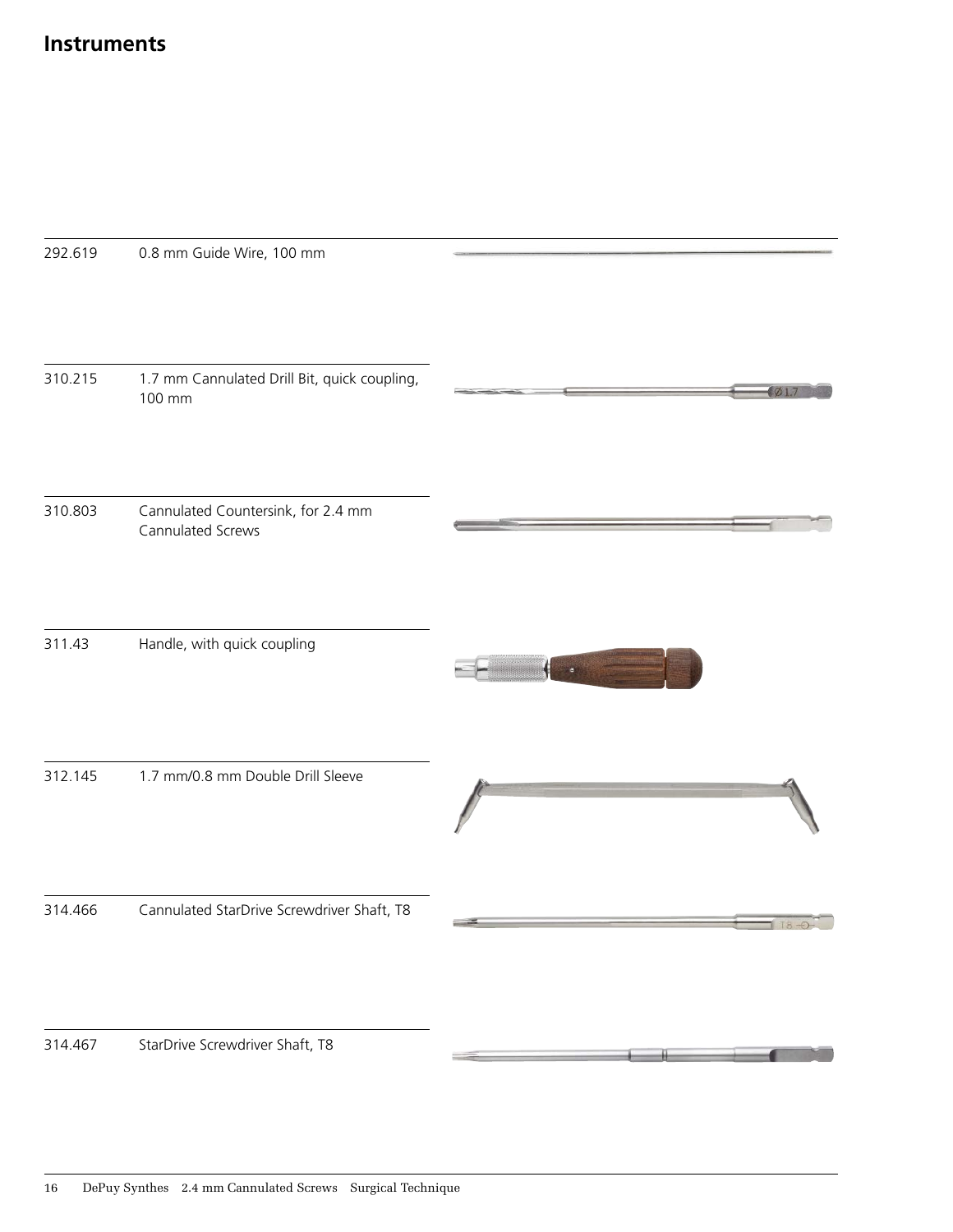319.289 1.0 mm Cleaning Brush 319.293 0.8 mm Cleaning Stylet 319.703 Measuring Device 347.985 Screw and Plate Forceps $P^{(0)}$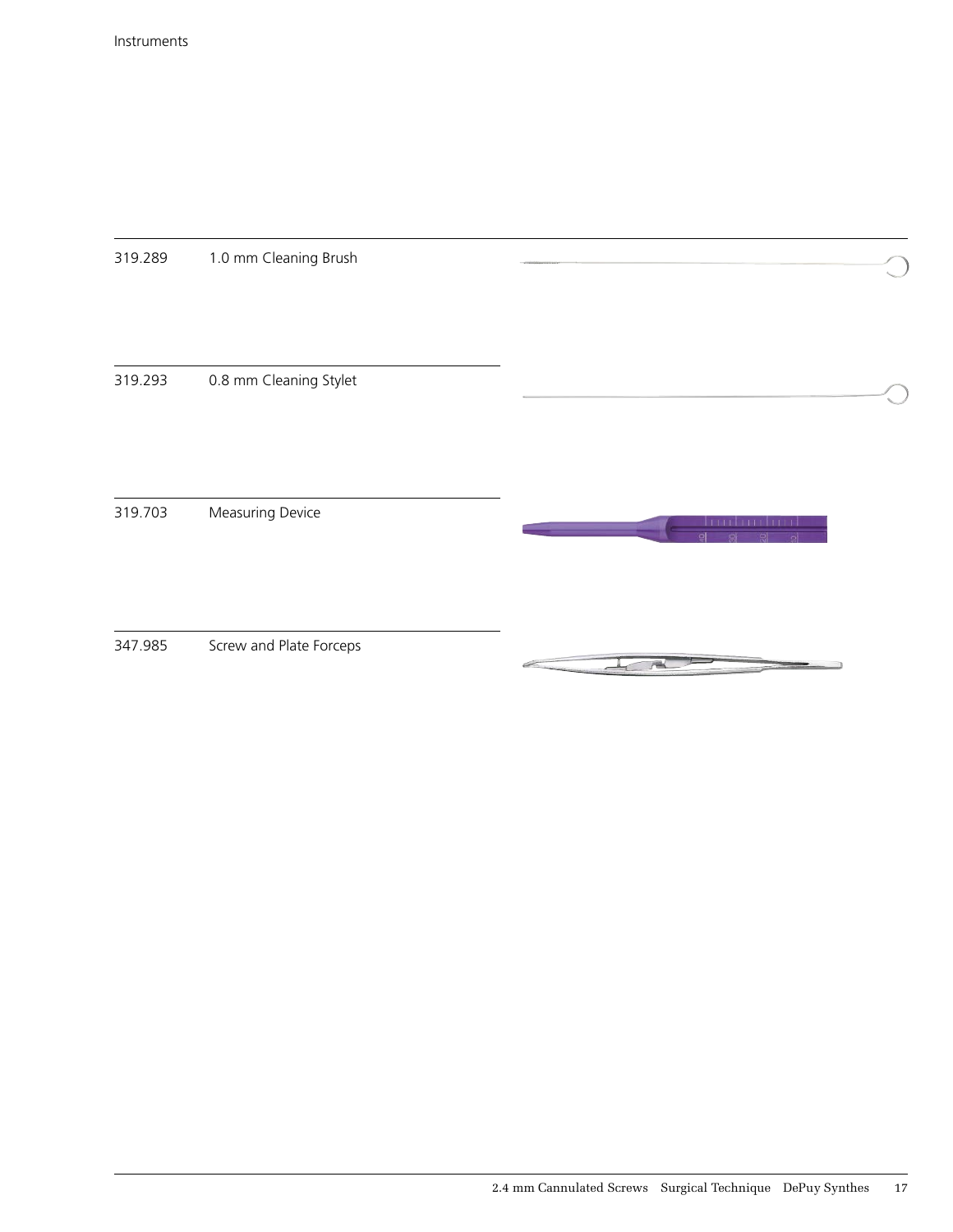## **2.4 mm Cannulated Screw Instrument and Implant Set (105.175)**

#### **Graphic Case**

305.108 2.4 mm Cannulated Screw Set Module Case **Instruments** 292.619 0.8 mm Guide Wire, 100 mm (1 pkg. of 10) 310.215 1.7 mm Cannulated Drill Bit, quick coupling, 100 mm, 2 ea. 310.803 Cannulated Countersink, for 2.4 mm Cannulated Screws 311.43 Handle, with quick coupling 312.145 1.7 mm/0.8 mm Double Drill Sleeve 314.466 Cannulated StarDrive Screwdriver Shaft, T8, 2 ea. 314.467 StarDrive Screwdriver Shaft, T8 319.289 1.0 mm Cleaning Brush 319.293 0.8 mm Cleaning Stylet 319.703 Measuring Device, for use with 2.4 mm Cannulated Screws 347.985 Screw and Plate Forceps



Note: For additional information, please refer to the package insert or www.e-ifu.com.

For detailed cleaning and sterilization instructions, please [refer to www.depuysynthes.com/hcp/cleaning-steri](www.synthes.com/cleaning-sterilization)lization or sterilization instructions, if provided in the instructions for use.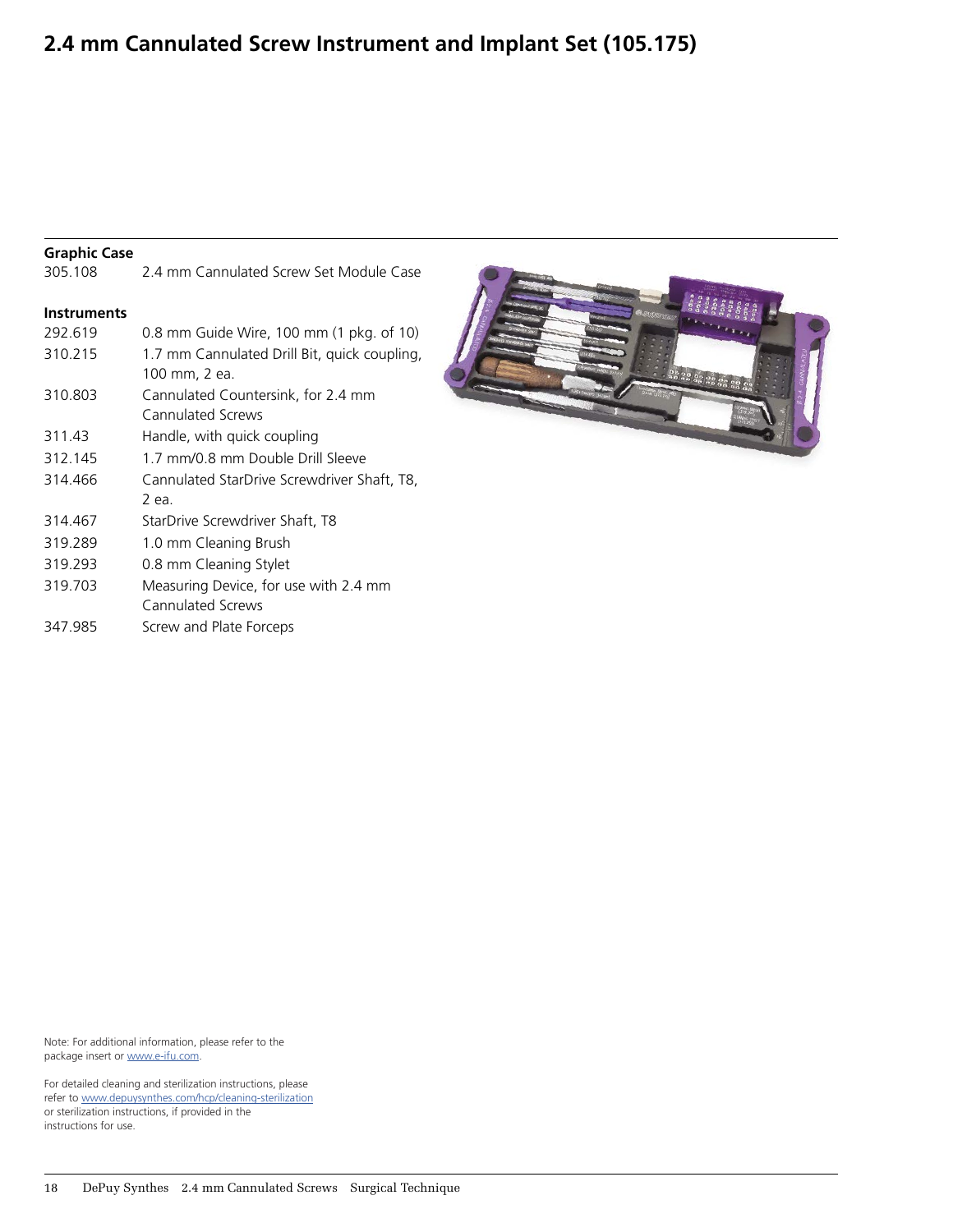#### **Implants**

2.4 mm Cannulated Screws, long thread (thread length≈1/2 screw length)

|         | Thread      |             |      |  |
|---------|-------------|-------------|------|--|
|         | Length (mm) | Length (mm) | Qty. |  |
| 211.810 | 10          | 4           | 4    |  |
| 211.811 | 11          | 5           | 4    |  |
| 211.812 | 12          | 5           | 4    |  |
| 211.813 | 13          | 6           | 4    |  |
| 211.814 | 14          | 6           | 4    |  |
| 211.815 | 15          | 7           | 4    |  |
| 211.816 | 16          | 7           | 4    |  |
| 211.817 | 17          | 8           | 2    |  |
| 211.818 | 18          | 8           | 2    |  |
| 211.819 | 19          | 9           | 2    |  |
| 211.820 | 20          | 9           | 2    |  |
| 211.822 | 22          | 10          | 2    |  |
| 211.824 | 24          | 10          | 2    |  |
| 211.826 | 26          | 12          | 2    |  |
| 211.828 | 28          | 12          | 2    |  |
| 211.830 | 30          | 14          | 2    |  |

#### 2.4 mm Cannulated Screws, short thread (thread length≈1/4 screw length)

| Qty.    | Length (mm) | Thread<br>Length (mm) |   |  |
|---------|-------------|-----------------------|---|--|
| 211.841 | 17          | 5                     | 2 |  |
| 211.842 | 18          | 5                     |   |  |
| 211.843 | 19          | 5                     | 2 |  |
| 211.844 | 20          | 5                     | 2 |  |
| 211.845 | 22          | 5                     |   |  |
| 211.846 | 24          | 6                     |   |  |
| 211.847 | 26          | 6                     |   |  |
| 211.848 | 28          | 6                     |   |  |
| 211.849 | 30          | 6                     |   |  |